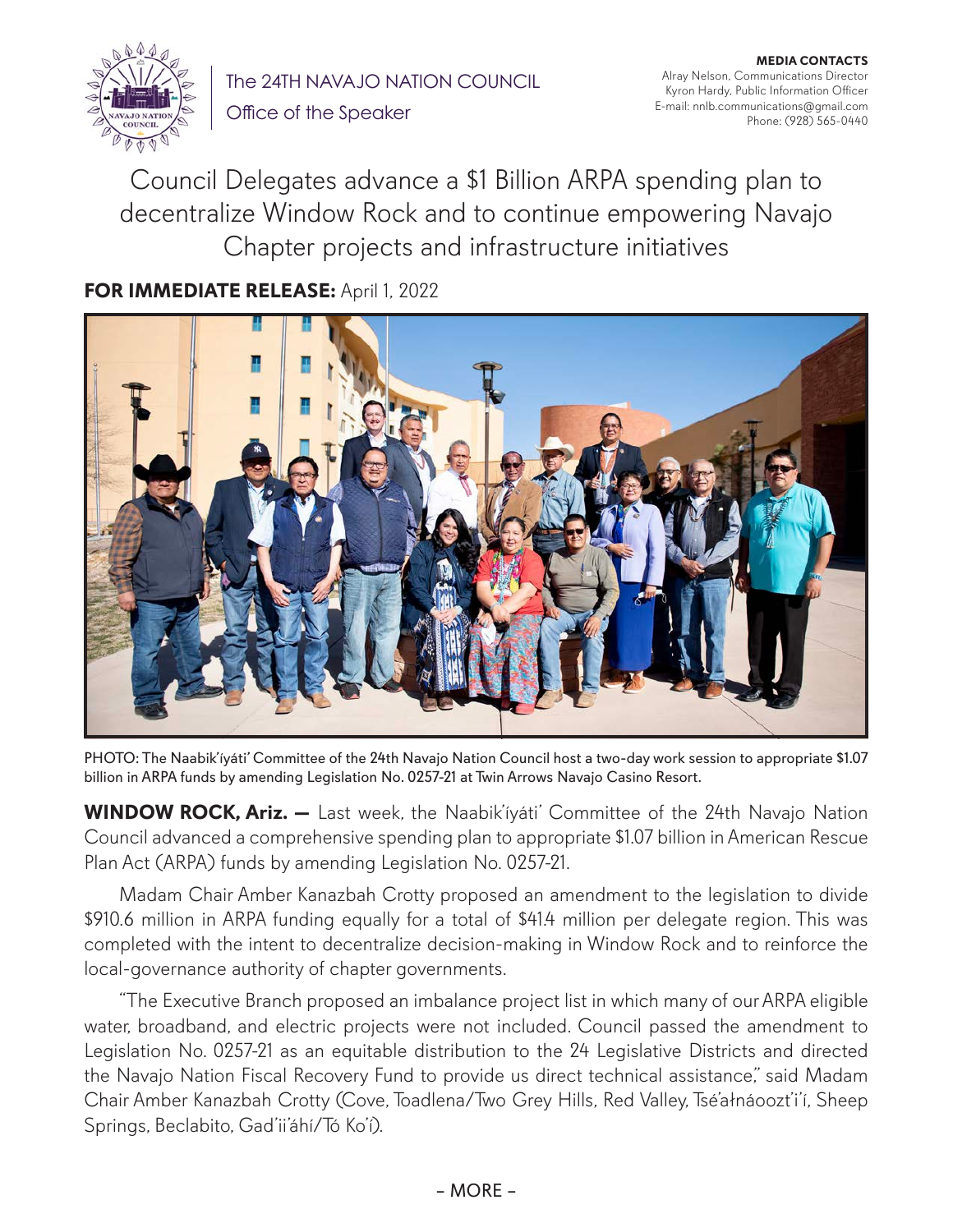After reaching a consensus, Vice Chairman Carl Slater offered a modification to the amendment to provide \$27 million for the Judicial Branch and over \$132 million for Navajo public safety, rural addressing, enhanced 911 services, government cybersecurity, small businesses through the Dineh Chamber of Commerce, and the ongoing COVID-19 public health response by the Navajo Department of Health.

This approved modification allocates between \$31 to \$41 million to each delegate region in addition to the nationwide programs. Because of the Defunded CARES and reimbursements to the UUFB and Síhasin Funds, the amount for the 24 legislative districts is different. Delegates will draft Justice Department-approved expenditure plans to allocate their communities' share, and all projects will have to be approved through Council resolution and approved by the President.

"My colleagues and I dug deep into the bill, offered numerous alternatives and compromises, and submitted the best plan to balance national and local Diné priorities. The modification offers funding equity among all regions and parity between local priorities and nationwide efforts to recover our people's health from the pandemic's harm. I'm proud the Council is standing up to fund transitional housing for mental health and substance abuse treatment centers, community wellness, E911 rural addressing, and support for Navajo business owners. This legislation finally has vision and purpose," said Vice Chairman Carl Slater (Round Rock, Rock Point, Tséch'izí, Lukachukai, Tsaile-Wheatfields).

Last July, the Navajo Nation Council allocated close to \$200 million for ARPA project planning and management, broadband planning and management, ROW and compliance support, and administrative financial support through the Fiscal Recovery Fund Office (NNFRF). The money remains in Window Rock and the Council and the federal government have yet to see the streamlining and support functions once envisioned become operational.

"President Jonathan Nez needs to be honest with the Navajo people and not say this is discretionary funding. APRA money is federal funds that need to follow federal guidelines. Our chapter officials, staff, and community leaders are competent, know what they want, and worked hard on submitting their projects to the Division of Community Development. We believe our local leaders at the chapters know best what their needs are - Dine bohołniih," said Council Delegate Elmer P. Begay (Dilcon, Indian Wells, Teesto, Whitecone, Greasewood Springs).

The Executive Branch must focus on improving the internal red-tape to expedite payments like the \$100 million in approved project funding still waiting for approval by the Nez-Lizer Administration.

"The amendment was passed by a majority of the Naabik'iyati Committee that directly invests ARPA funding into our 110 chapters. Hardship at the chapter level should not be dictated by Window Rock or President Jonathan Nez. The hardship of the Navajo people is being experienced in our communities, and this amendment gives control and decision-making power back to the Navajo people at the local level," said Council Delegate Otto Tso (Tónaneesdizí).

Last year, the Navajo Nation received approximately \$2.1 billion in ARPA funds from the Biden Administration to respond to the negative impacts of the COVID-19 pandemic. The Navajo Nation Council believes every community should benefit from the COVID-19 relief funding and not just a select few.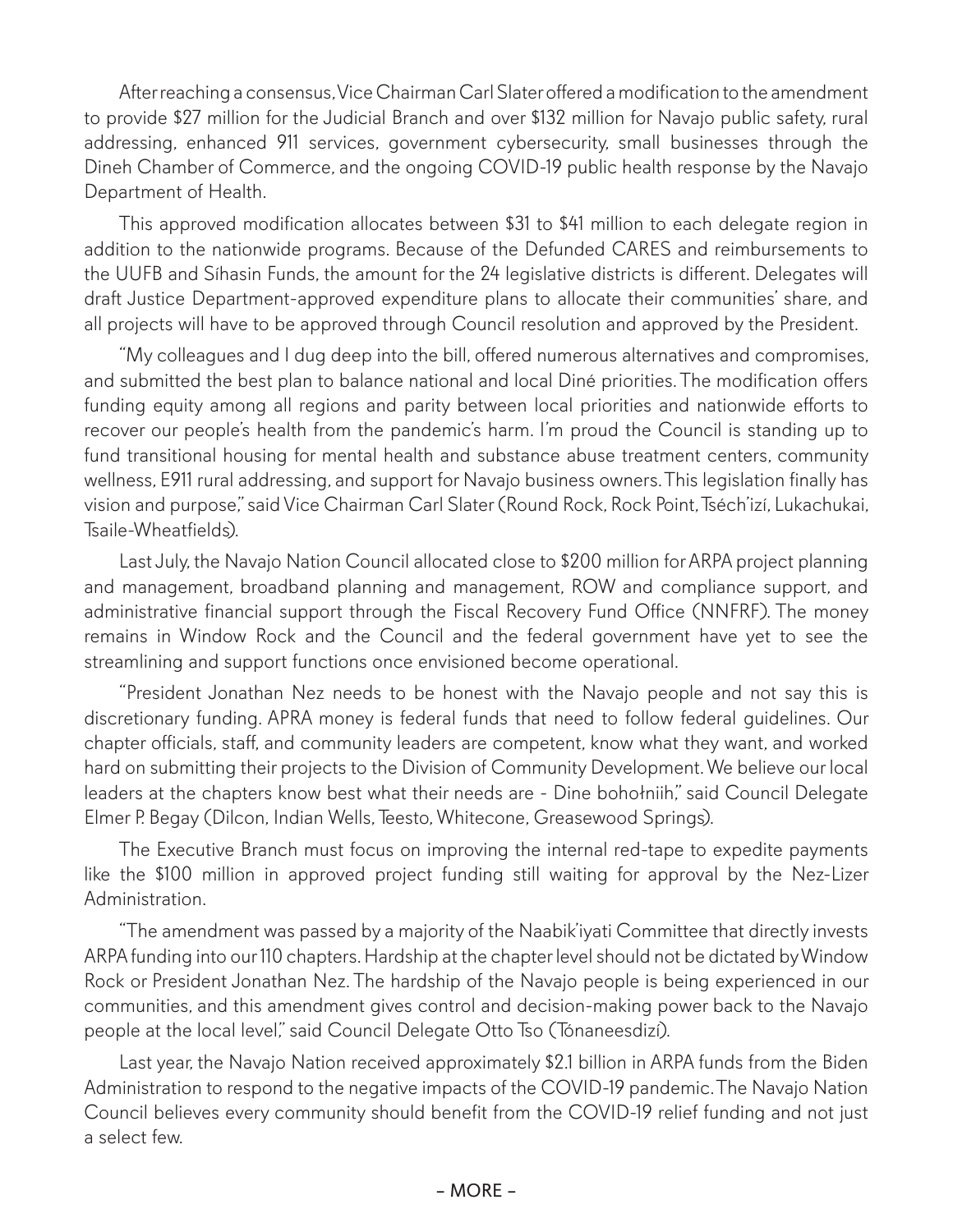"Our in-depth review of this legislation showed that Eastern Agency chapters would get less than the four other agencies of the Navajo Nation. Honorable Amber Kanazbah Crotty's assertion that there be equity among all chapters for APRA funding was paramount to our endorsement of the modified amendment requested by Honorable Carl Slater. President Nez is misleading public opinion by controlling what and which local chapter infrastructure projects go forward. That for me is not in the best interest of the people and the rebuilding of our great Navajo Nation," said Chairman Daniel Tso (Littlewater, Pueblo Pintado, Torreon, Whitehorse Lake, Baca/Prewitt, Casamero Lake, Ojo Encino, Counselor).

Last summer, the Division of Community Development (DCD) requested each chapter to propose three projects that are 'shovel-ready'. The communities of Tachee/Blue Gap, Many Farms, Nazlini, Tselani/Cottonwood, and Low Mountain proposed over \$119 million in projects for consideration that were not approved by President Nez. Council Delegate Kee Allen Begay Jr. shared that the Executive Branch wants over \$660 million to be used by the central office in Window Rock for Nez-Lizer-approved projects.

"We need to work together to accommodate the urgent needs of our Navajo people, starting at the hogan-level and upward. In order for this process to be fair and transparent, the President needs to attend our work sessions and understand our position from the Naabik'íyáti' Committee. I have complete faith in the leadership of our chapter officials, staff, and the many elders who attend our meetings. Now is the time for the Nez-Lizer Administration to compromise," said Council Delegate Vince James (Jeddito, Cornfields, Ganado, Kinłichii', Steamboat).

Earlier today, during an ARPA funding update with Northern Agency chapters, DCD Director, Dr. Pearl Yellowman, and NNFRF Director, Tom Platero, presented an overview of the chapter project listing and review process. It was stated that no staff has been hired yet to fulfill the capacity needed to begin the immediate construction of water, electric, and broadband projects. The President and Vice President should be concerned about this and their lack of transparency to share project listing details with Navajo leadership.

"The Navajo Nation Council is the governing body of the Navajo Nation and the Naabik'íyáti' Committee is empowered under Title 2 of the tribal code with the authority to decide how chapters are supported. We urge President Jonathan Nez to work with us and not misguide the process that will lead to further division. The majority of the Naabik'íyáti' Committee has spoken for the Navajo people. K'é and Hozhó will continue to be the catalyst for how the Council appropriates ARPA funding during this pandemic," said Speaker Seth Damon (Bááhaalí, Chichiltah, Manuelito, Red Rock, Rock Springs, Tséyatoh).

On Monday, the Navajo Nation Council will convene in a special session to approve Legislation No. 0257-21 at the Council Chambers. President Jonathan Nez will then have 10 days to approve or veto the bill to immediately assist the Navajo people.

Legislation No. 0257-21 can be viewed at http://dibb.nnols.org/publicreporting.aspx. Public comments may be submitted by email to the Office of Legislative Services at comments@navajonsn.gov